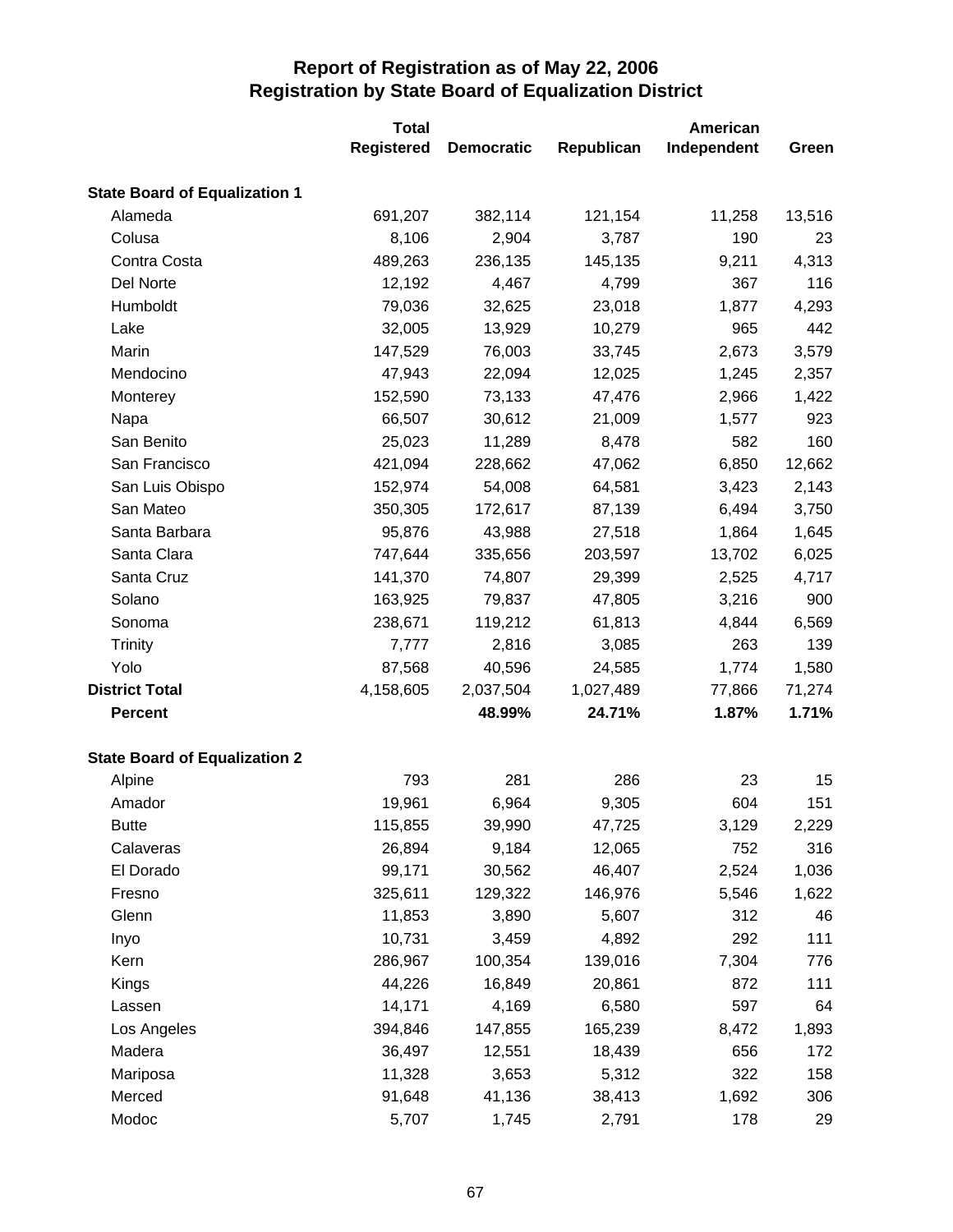|                                      | Libertarian | <b>Natural</b><br>Law     | Peace and<br>Freedom | Other          | <b>Decline to</b><br><b>State</b> |
|--------------------------------------|-------------|---------------------------|----------------------|----------------|-----------------------------------|
| <b>State Board of Equalization 1</b> |             |                           |                      |                |                                   |
| Alameda                              | 3,025       | 1,260                     | 3,135                | 4,965          | 150,780                           |
| Colusa                               | 31          | 1                         | 22                   | 26             | 1,122                             |
| Contra Costa                         | 2,217       | 527                       | 1,220                | 3,220          | 87,285                            |
| Del Norte                            | 92          | 5                         | 39                   | 114            | 2,193                             |
| Humboldt                             | 710         | 106                       | 279                  | 224            | 15,904                            |
| Lake                                 | 217         | 21                        | 114                  | 73             | 5,965                             |
| Marin                                | 813         | 119                       | 325                  | 430            | 29,842                            |
| Mendocino                            | 379         | 60                        | 254                  | 270            | 9,259                             |
| Monterey                             | 659         | 136                       | 395                  | 311            | 26,092                            |
| Napa                                 | 390         | 52                        | 142                  | 1,006          | 10,796                            |
| San Benito                           | 133         | 13                        | 58                   | 92             | 4,218                             |
| San Francisco                        | 2,289       | 557                       | 1,645                | 637            | 120,730                           |
| San Luis Obispo                      | 1,006       | 145                       | 286                  | 1,840          | 25,542                            |
| San Mateo                            | 1,638       | 342                       | 833                  | 890            | 76,602                            |
| Santa Barbara                        | 628         | 92                        | 185                  | 1,018          | 18,938                            |
| Santa Clara                          | 4,397       | 631                       | 2,027                | 1,847          | 179,762                           |
| Santa Cruz                           | 1,216       | 150                       | 484                  | 1,112          | 26,960                            |
| Solano                               | 658         | 102                       | 324                  | 881            | 30,202                            |
| Sonoma                               | 1,533       | 199                       | 691                  | 1,462          | 42,348                            |
| Trinity                              | 79          | 11                        | 31                   | 100            | 1,253                             |
| Yolo                                 | 405         | 73                        | 442                  | 750            | 17,363                            |
| <b>District Total</b>                | 22,515      | 4,602                     | 12,931               | 21,268         | 883,156                           |
| <b>Percent</b>                       | 0.54%       | 0.11%                     | 0.31%                | 0.51%          | 21.24%                            |
| <b>State Board of Equalization 2</b> |             |                           |                      |                |                                   |
| Alpine                               | 5           | $\pmb{0}$                 | 1                    | $\overline{2}$ | 180                               |
| Amador                               | 132         | 14                        | 31                   | 165            | 2,595                             |
| <b>Butte</b>                         | 859         | 92                        | 496                  | 775            | 20,560                            |
| Calaveras                            | 335         | 19                        | 63                   | 96             | 4,064                             |
| El Dorado                            | 682         | 57                        | 252                  | 655            | 16,996                            |
| Fresno                               | 1,134       | 216                       | 552                  | 2,922          | 37,321                            |
| Glenn                                | 39          | 9                         | 37                   | 29             | 1,884                             |
| Inyo                                 | 72          | 6                         | 29                   | 69             | 1,801                             |
| Kern                                 | 1,359       | 196                       | 569                  | 481            | 36,912                            |
| Kings                                | 136         | 28                        | 16                   | 376            | 4,977                             |
| Lassen                               | 88          | 11                        | 27                   | 67             | 2,568                             |
| Los Angeles                          | 1,839       | 440                       | 1,510                | 2,489          | 65,109                            |
| Madera                               | 140         | 15                        | 44                   | 141            | 4,339                             |
| Mariposa                             | 79          | 8                         | 25                   | 154            | 1,617                             |
| Merced                               | 245         | 49                        | 167                  | 131            | 9,509                             |
| Modoc                                | 44          | $\ensuremath{\mathsf{3}}$ | $\boldsymbol{9}$     | $\pmb{0}$      | 908                               |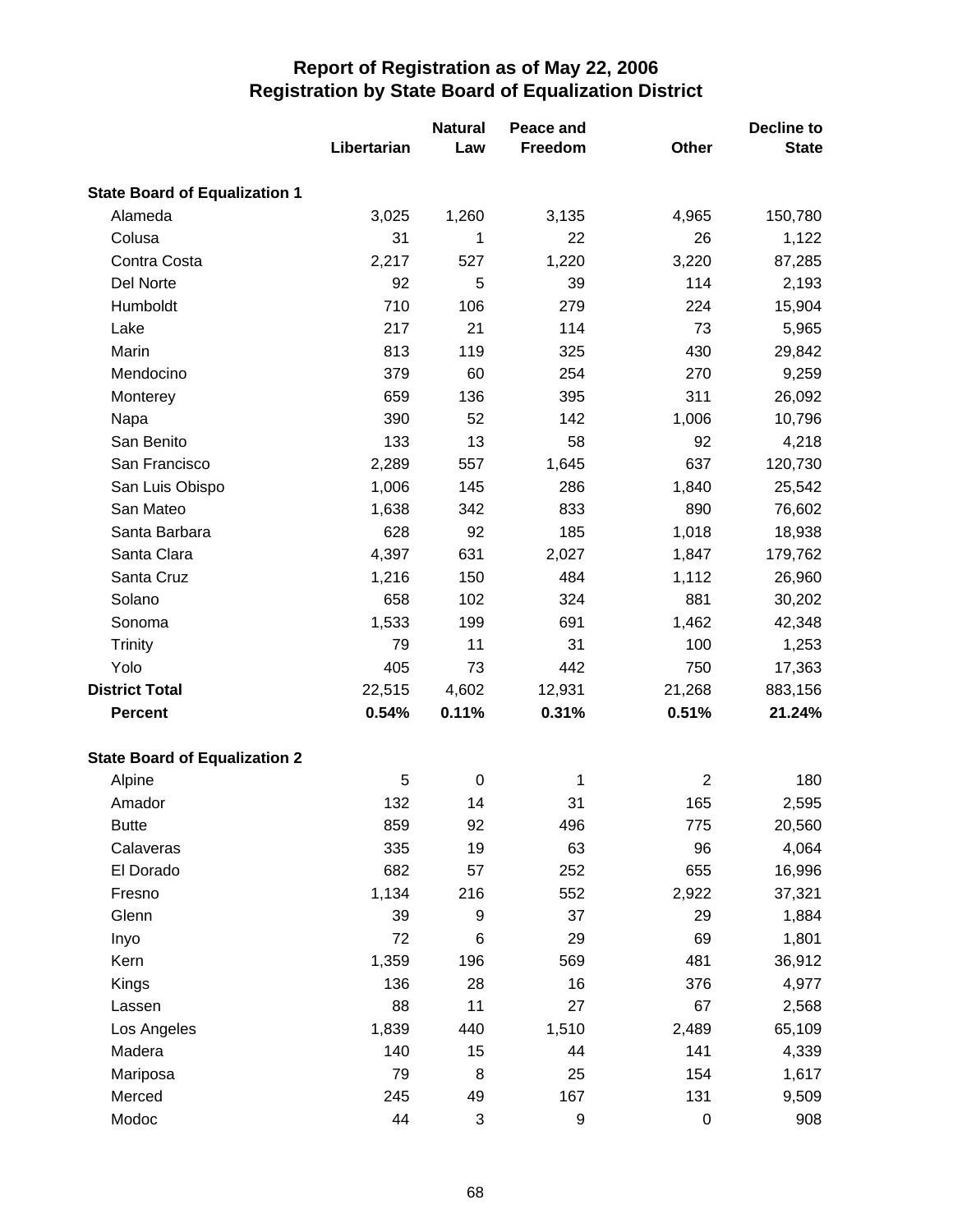|                                      | <b>Total</b>      |                   |                  | American      |              |  |
|--------------------------------------|-------------------|-------------------|------------------|---------------|--------------|--|
|                                      | <b>Registered</b> | <b>Democratic</b> | Republican       | Independent   | Green        |  |
| Mono                                 | 6,488             | 2,038<br>2,527    |                  | 191           | 114          |  |
| Nevada                               | 63,575            | 20,367            | 27,510           | 1,606         | 1,632        |  |
| Placer                               | 175,433           | 50,285            | 90,996           | 3,424         | 1,268        |  |
| Plumas                               | 13,430            | 4,462             | 5,850<br>215,155 | 470<br>14,142 | 121<br>5,738 |  |
| Sacramento                           | 620,191           | 264,930           |                  |               |              |  |
| San Bernardino                       | 292,098           | 131,266           | 105,277          | 5,991         | 951          |  |
| San Joaquin                          | 264,084           | 110,945           | 111,097          | 4,703         | 911          |  |
| Santa Barbara                        | 86,253            | 29,832            | 38,122           | 1,795         | 760          |  |
| Shasta                               | 89,287            | 27,067            | 44,091           | 2,454         | 554          |  |
| Sierra                               | 2,255             | 701               | 963              | 82            | 24           |  |
| Siskiyou                             | 25,160            | 8,942             | 10,608           | 770           | 233          |  |
| Stanislaus                           | 200,399           | 82,089            | 84,092           | 4,312         | 796          |  |
| Sutter                               | 38,786            | 12,489            | 19,306           | 898           | 124          |  |
| Tehama                               | 29,050            | 9,762             | 13,164           | 1,126         | 126          |  |
| Tulare                               | 133,147           | 45,658            | 64,412           | 2,990         | 557          |  |
| Tuolumne                             | 32,312            | 11,770            | 14,113           | 945           | 305          |  |
| Ventura                              | 382,911           | 145,352           | 154,856          | 7,681         | 3,065        |  |
| Yuba                                 | 25,982            | 8,857             | 11,129           | 961           | 165          |  |
| <b>District Total</b>                | 3,977,100         | 1,518,776         | 1,683,182        | 87,816        | 26,479       |  |
| <b>Percent</b>                       |                   | 38.19%            | 42.32%           | 2.21%         | 0.67%        |  |
| <b>State Board of Equalization 3</b> |                   |                   |                  |               |              |  |
| Imperial                             | 53,764            | 29,827            | 14,255           | 973           | 117          |  |
| Los Angeles                          | 112,747           | 43,864            | 44,762           | 1,805         | 870          |  |
| Orange                               | 1,476,210         | 441,239           | 712,188          | 29,065        | 7,940        |  |
| Riverside                            | 745,818           | 257,473           | 342,810          | 16,694        | 2,741        |  |
| San Bernardino                       | 456,287           | 152,218           | 211,350          | 12,575        | 2,055        |  |
| San Diego                            | 1,356,018         | 466,175           | 538,100          | 30,822        | 9,460        |  |
| <b>District Total</b>                | 4,200,844         | 1,390,796         | 1,863,465        | 91,934        | 23,183       |  |
| <b>Percent</b>                       |                   | 33.11%            | 44.36%           | 2.19%         | 0.55%        |  |
| <b>State Board of Equalization 4</b> |                   |                   |                  |               |              |  |
| Los Angeles                          | 3,331,890         | 1,738,212         | 813,729          | 53,865        | 22,637       |  |
| <b>District Total</b>                | 3,331,890         | 1,738,212         | 813,729          | 53,865        | 22,637       |  |
| <b>Percent</b>                       |                   | 52.17%            | 24.42%           | 1.62%         | 0.68%        |  |
| <b>State Total</b>                   | 15,668,439        | 6,685,288         | 5,387,865        | 311,481       | 143,573      |  |
| <b>Percent</b>                       |                   | 42.67%            | 34.39%           | 1.99%         | 0.92%        |  |